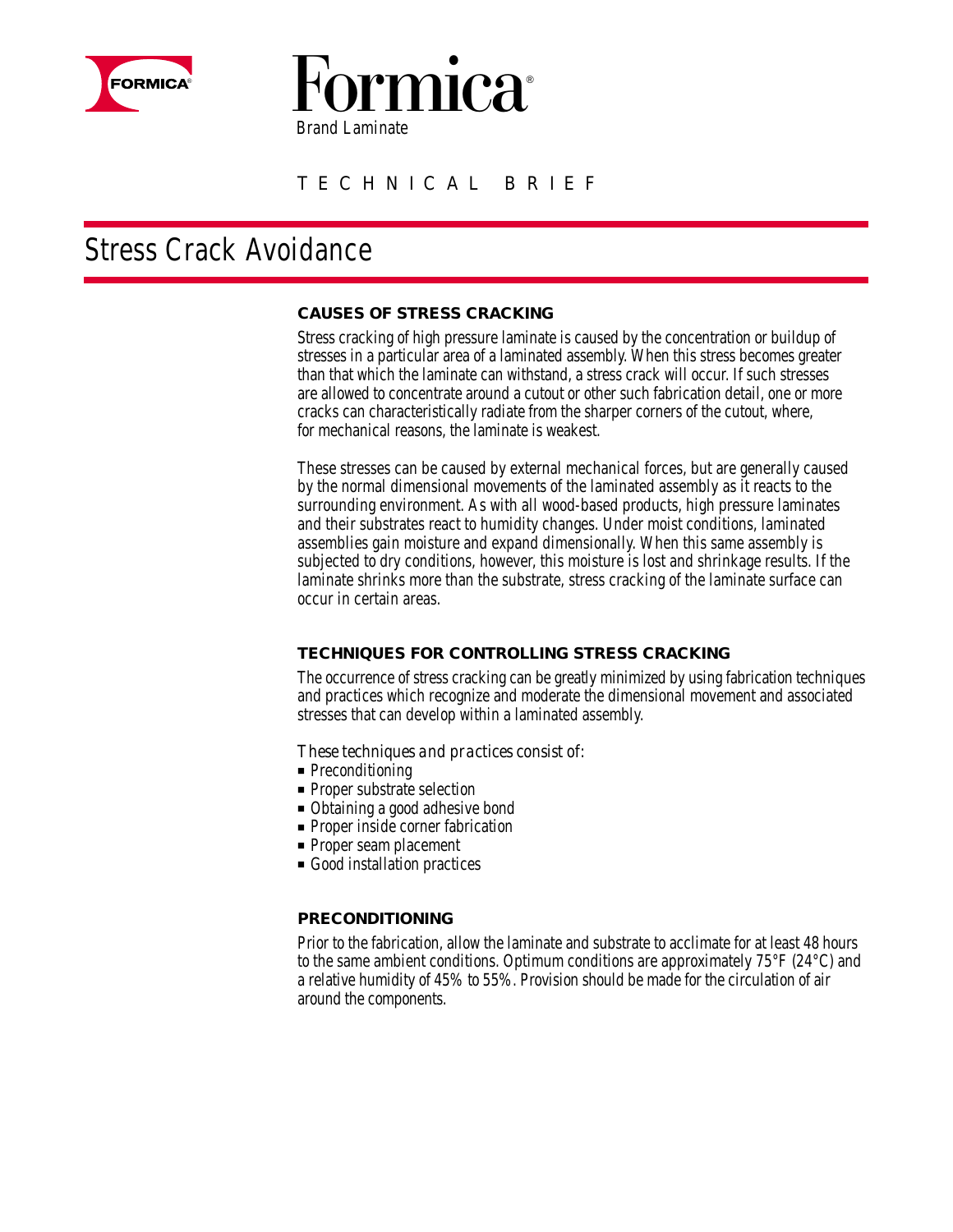#### **SUBSTRATE SELECTION**

Formica® brand laminate and ColorCore® surfacing material should be bonded to either Medium Density Fiberboard (MDF) or a 45# density industrial grade particleboard (CS 236-66: Type 1, Grade B, Class 2). The dimensional change properties of these substrates, being similar to that of high pressure laminate, greatly reduce the potential for stress cracking when the assembly is subjected to low humidity conditions.

Plywood substrates should be avoided, whenever possible, for use with Formica brand laminate, and should never be used as a substrate for ColorCore surfacing material. Because of its cross-ply construction, plywood expands and shrinks less than either of these laminate grades. This results in greater stress built up within the laminate, and thereby increases the chance of stress cracking.

# **ADHESIVE BOND**

The quality and nature of the bond between the laminate and the substrate is also an important factor to consider when trying to minimize stress cracking. Basically, the stronger and more rigid the bond, the less are the chances for stress cracking. Contact adhesives, by their nature, are elastomeric and, therefore, transfer less of the stress to the substrate. Assemblies made with contact adhesives, therefore, are less crack resistant than those fabricated with rigid or semi-rigid adhesives. If contact adhesives are used, they should be properly applied and fused to obtain the strongest possible bond.

Rigid and semi-rigid adhesives such as resorcinol, ureas and PVAc (white glue) transfer stresses directly to the substrate. Assemblies fabricated with these adhesives are more crack resistant.

The stress crack performance of assemblies using contact adhesive can be greatly improved if a PVAc (white glue) is used at all inside corners. *Note:* If the assembly is to be water resistant, a catalyzed PVAc glue should be used.

- 1. The cutout area of the laminate and substrate assembly is masked prior to applying the contact adhesive.
- 2. Once the contact adhesive has been applied and dried, the masking is removed and a PVAc glue is applied.
- 3. The laminate and substrate are then joined and nip rolled together to fuse the contact adhesive. The masked-off area is then clamped until the adhesive sets. This usually takes about one hour.

#### **INSIDE CORNER FABRICATION**

The inside corners of all cutouts must be radiused as large as possible (1/8" (3.18mm) minimum) to minimize stress cracking. A radiused corner created by a 1/4" (6.36mm) diameter router bit is normally used. All edges and inside corners should be filed smooth and free of any chips or nicks.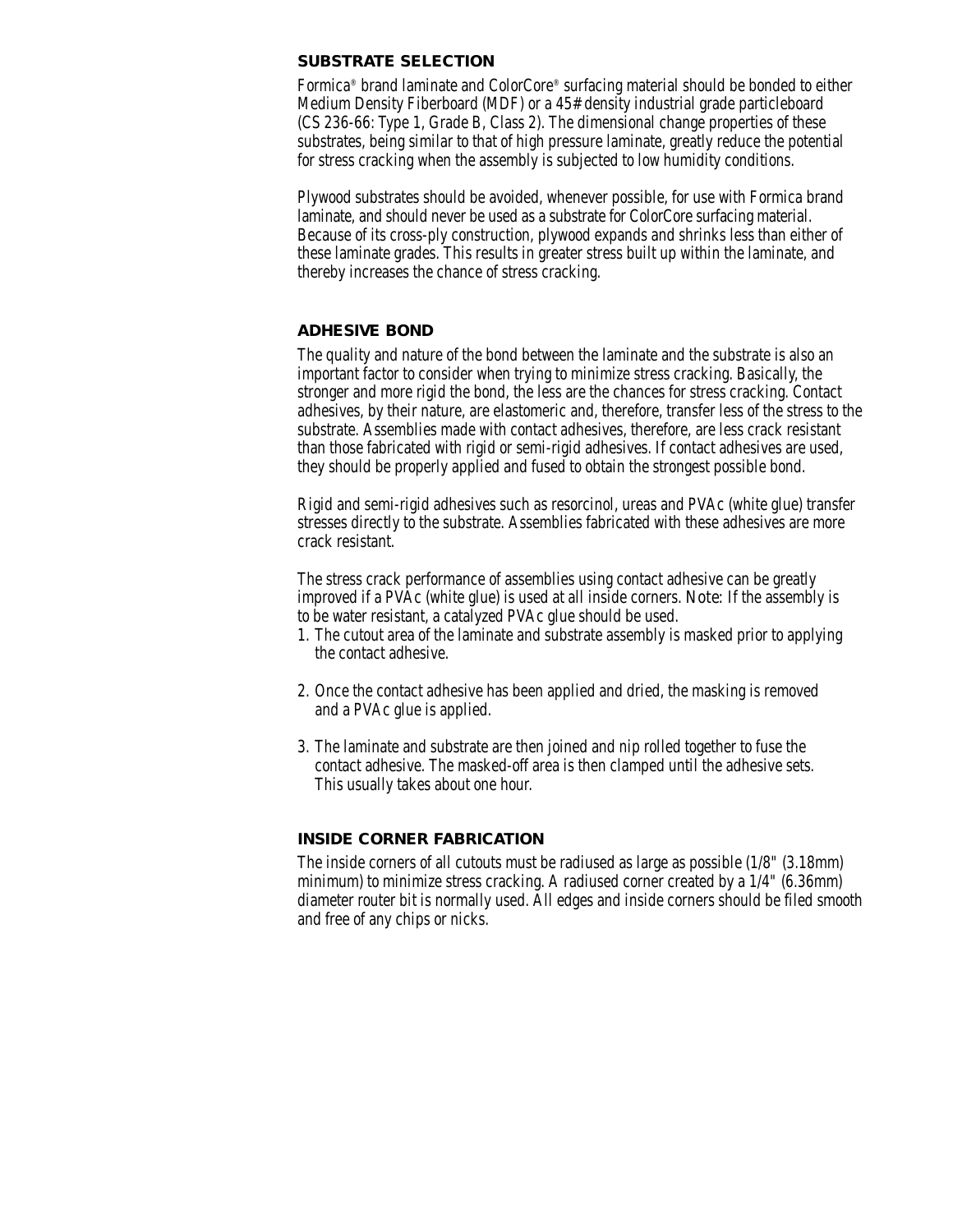#### **SEAM PLACEMENT**

Another effective means of minimizing the chances of stress cracking is to plan the placement of seams to reduce the number of inside corners. An example of proper seam position is shown in the following illustration.



#### **INSTALLATION**

Install the laminated assembly with sufficient clearance at pipes, electrical boxes, panel edges, etc., to allow for normal dimensional movement. Sinks, louvers, drop-in ranges, etc., should fit easily into openings without binding. Do not install a panel or laminated assembly by force fitting. Panels should be installed in a flat plane by shimming, as necessary, to avoid mechanical stresses caused by bending or twisting.

#### **SUMMARY**

- 1. Precondition laminate and substrate for a minimum of 48 hours prior to fabrication. Optimum conditions are approximately 75°F (24°C) and 45% to 55% relative humidity.
- 2. Select the proper substrate: MDF or 45# density particleboard. Plywood should not be used with ColorCore surfacing material.
- 3. Obtain a good bond. Assemblies bonded with rigid or semi-rigid adhesives are more crack resistant than those assembled with contact adhesives.
- 4. Radius inside corners as large as possible, 1/8" (3.18mm) minimum.
- 5. Plan the placement of seams to minimize inside corners.
- 6. Provide sufficient clearance at sinks, electrical boxes, range cutouts, etc., to allow for dimensional movement. Do not force fit. Do not induce mechanical stresses.

#### **TECHNICAL SERVICES**

Technical assistance may be obtained through your local Formica brand products distributor or from Formica Corporation trained representatives in sales offices throughout the country. To assist these representatives, Formica Corporation maintains a sales technical services staff in Cincinnati, Ohio. For technical assistance, contact your distributor or sales representative; write the company directly at Formica Corporation Technical Services Department, 10155 Reading Road, Cincinnati, OH 45241; call (513) 786-3048 or 1-800-FORMICATM; or fax (513) 786-3195. In Canada, call 1-800-363-1405. In Mexico, call (525) 530-3135.